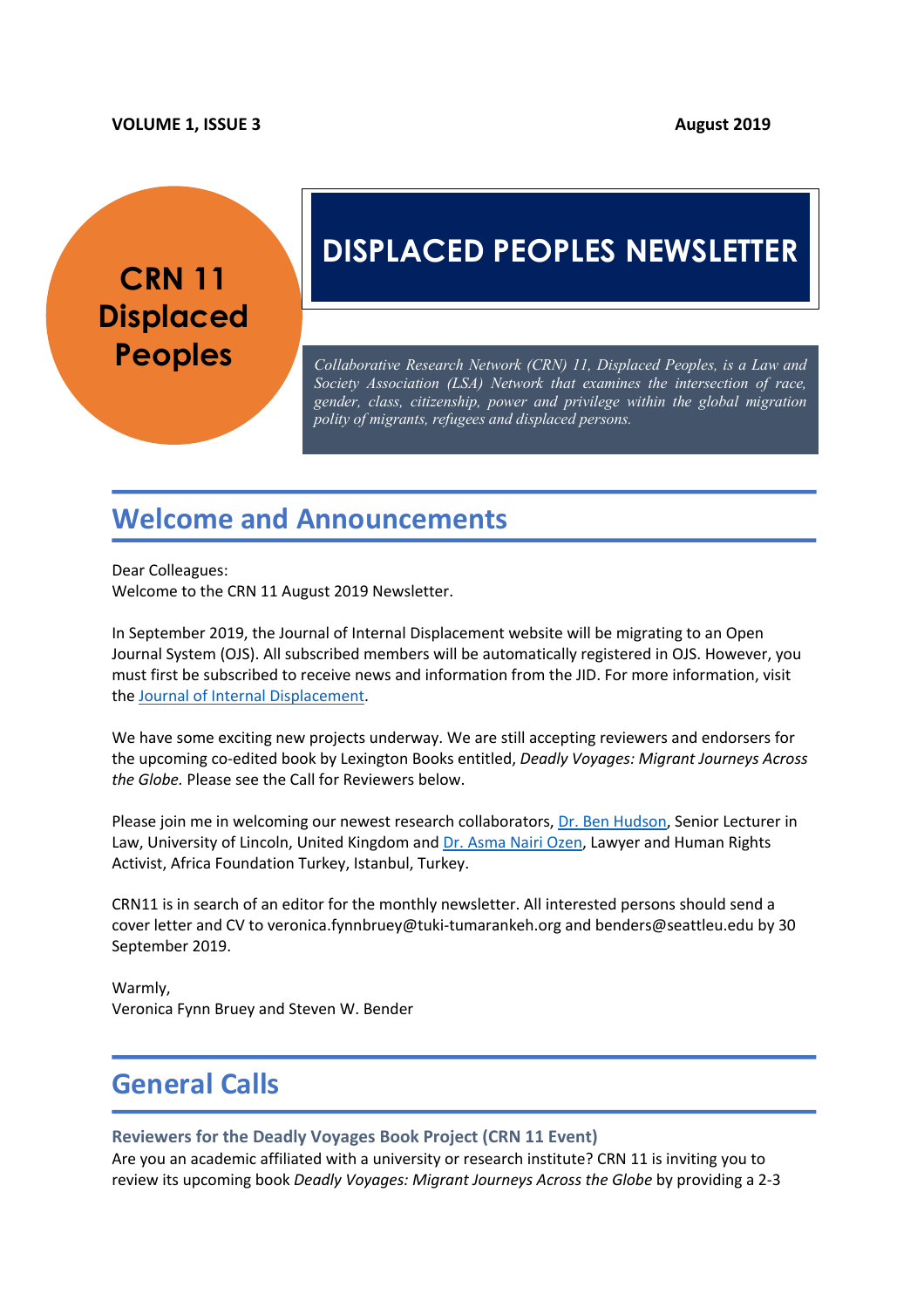sentence endorsement. In return, you will receive a PDF copy of the book as well as having your name placed on the book and/or its publication website, CRN 11 website, and in the Journal of Internal Displacement. To be considered for endorsement or review, of *Deadly Voyages* kindly email: veronica.fynnbruey@tuki-tumarankeh.org and benders@seattleu.edu.

#### **Call For Members: Research and Development Committee (CRN 11 Event)**

CRN 11 is currently recruiting members to join Magdalena Krystyna Butrymowicz as lead for the Research and Development Committee. Those interested, please email Magdalena: magdalena.butrymowicz@upjp2.edu.pl.

#### **Call For Volunteers (CRN 11 Event)**

CRN 11 is currently recruiting volunteers to lead the Advertisement and Promotion Committee. Those interested, please send a cover letter and CV to veronica.fynnbruey@tuki-tumarankeh.org.

#### **Call for Editorial Board Members and Reviewers (CRN 11 Event)**

The Journal of Internal Displacement is accepting application for editorial board membership and reviewers. All interested should email: internaldisplacement@gmail.com.

#### **Become a Research Collaborator (CRN 11 Event)**

Interested in being a *bona fide* research collaborator with CRN 11? Email veronica.fynnbruey@tukitumarankeh.org for details on how to apply.

#### **Call for Editor(s): International Migration**

The International Organization for Migration (IOM) and Wiley invite applications for the editorship of *International Migration*. For more information, visit: International Migration.

#### **Call for Reviewers: International Migration**

Are you interested in reviewing for International Migration? For more information, visit: International Migration.

#### **Call for Proposals: International Organization for Migration**

The IOM Research Libya has announced two calls for proposals. For more information, visit IOM Libya.

## **Conference Calls for Papers**

#### **CRN 11 Related Events**

The 24<sup>th</sup> African Scholars and Research Forum (ASRF) Annual Conference, University of Cape Coast, Ghana. Deadline: 1 September 2019.

International Association for the Study of Forced Migration Biannual Conference IASFM18, Disrupting Theory, Unsettling Practice: Towards Transformative Forced Migration Scholarship and Policy, University of Ghana, Ghana. Deadline: 4 November 2019.

#### **Call for Guest Blogger (CRN 11 Event)**

Do you have an interesting story to tell about internal and international migration and displacement. All CRN 11 members are invited to be a guest blogger for our monthly newsletter. Please submit your stories to veronica.fynnbruey@tuki-tumarankeh.org and benders@seattleu.edu.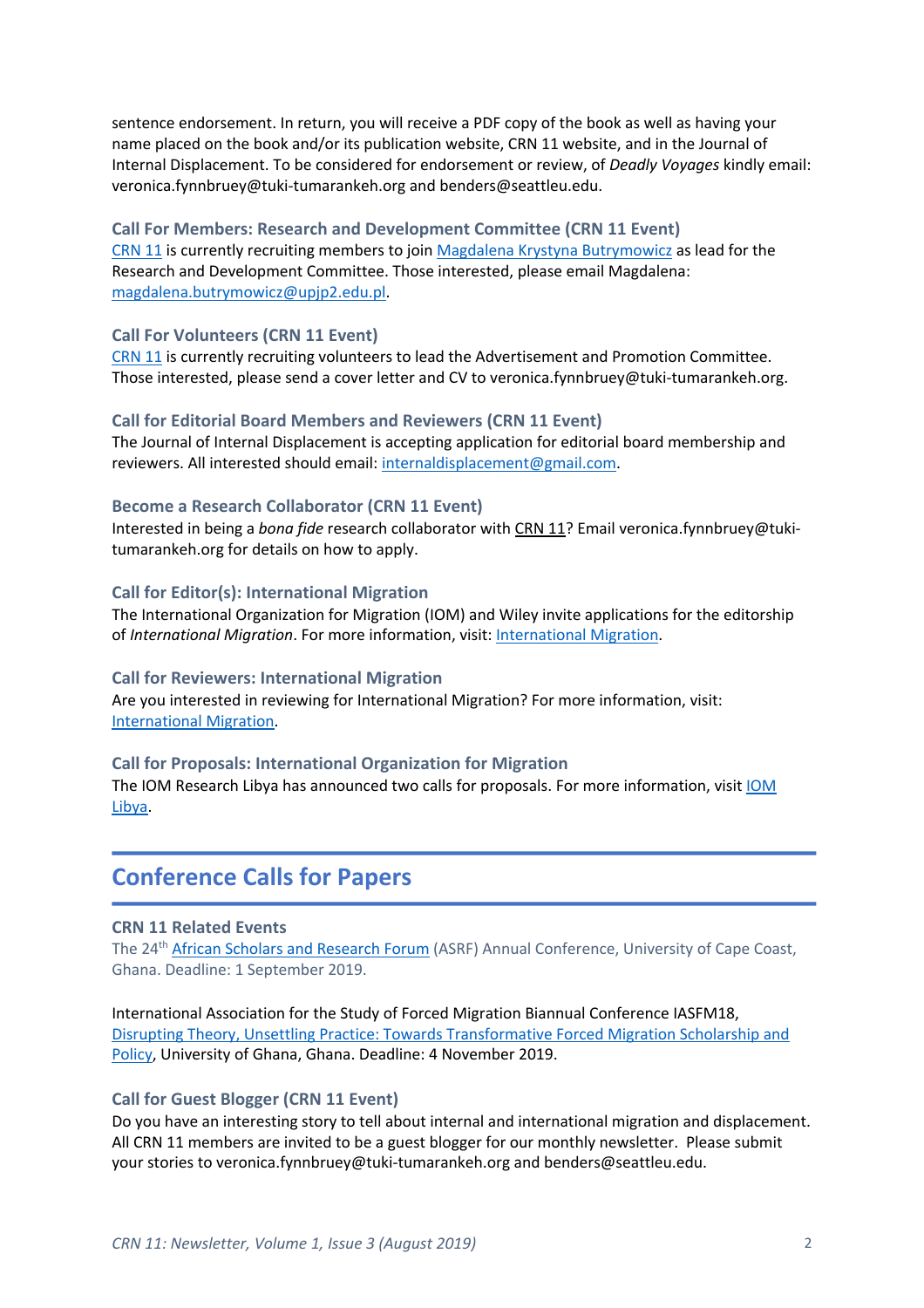**General Call For Papers and Contributions**

The Istanbul Policy Center, Sabanci University Karaköy Conference on Exploring the Dimensions of Refugee Inclusion: Social Structures, Institutions and Strategies, Istanbul, Turkey. Deadline: 15 August 2019.

Call for Papers in Vol. 12.2 (Landscapes of Migration) of TRANSIT: A Journal of Travel, Migration, and Multiculturalism in the German-speaking World. Deadline 1 September 2019.

Call for Papers, (Forced) Migration and Large-scale Settlement in Modern European History, 1 – 3 April 2020, Germany. Deadline: 1 September 2019.

The Zentrum Moderner Orient workshop on Migration in the Making of the Gulf Space: Political, Social and Cultural Dimensions, Berlin, Germany. Deadline: 10 September 2019.

International Sociological Association Forum of Sociology on Immigrant Political Participation in the Global South, Porto Alegre, Brazil. Deadline 30 September 2019.

Call for papers on Forced Displacement in UN City, 17-18 January 2020, Copenhagen, Denmark. Deadline: 1 October 2019.

Call For Papers, University of California Irvine's Annual Global Studies Conference, 31 January - 1 February 2020, USA. Deadline: 18 October 2019.

The Ekphrasis: Images, Cinema, Theory, Media Journal Special Issue on Poetics of the Borders: Meeting Points and Representational Border-Crossings in Contemporary Central and Eastern European Cinema. Deadline: 1 November 2019.

# **Upcoming Conferences**

Attend the IDMC second interdisciplinary Internal Displacement Conference, 1 October 2019, Domaine de Penthes, Chemin de l'Impératrice 18, Geneva. Submit abstracts by 21 August 2019.

Register for the American Society of Comparative Law 2019 Annual Meeting, 17-19 October 2019, Columbia, MO, USA.

Register for the annual gathering of researchers, academics, and practitioners in the migration and settlement field, dubbed Strangers in New Homelands Conference: International Conference Dedicated to Examining How Immigrants and Refugees Deal With Life Change, 30 October-1 November 2019, Winnipeg, MB, Canada.

Support refugees + LGBTIQA by attending the inaugural Australian conference on "LGBTIQA+ refugees: Queer Displacements: Sexuality Migration and Exile", 13-15 November 2019, Canberra, ACT, Australia.

Participate in the "Family Discover Once Again? In Law, Economy and Sociology: The Problem of Migration and Family Relation", 14 November 2019, Krakow, Poland. For more information, contact: konferencja.emigracja@upjp2.edu.pl.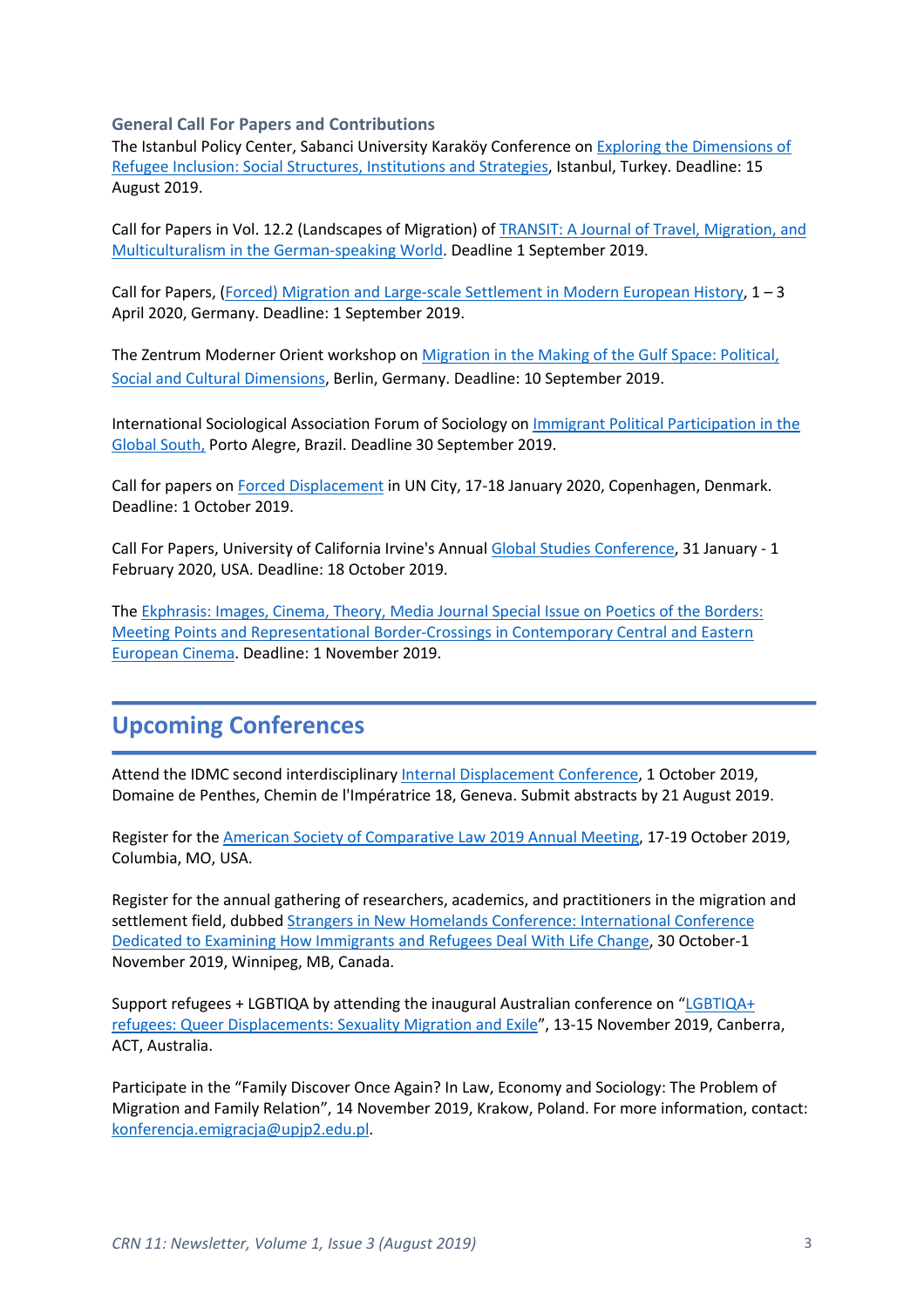The Eastern Mediterranean Academic Research Centre (DAKAM) invite you to join the Refugees and Forced Migration '19 / IV International Interdisciplinary Conference on Refugees and Forced Immigration, 15 November 2019, Istanbul, Turkey.

For a chance to network with international professionals and more, register for the  $3<sup>rd</sup>$  Global Conference, Diasporas: An Inclusive Interdisciplinary Conference, 1-2 December 2019, Prague, Czech Republic.

For a chance to be part of constructed change, register for the 3<sup>rd</sup> Global Conference, Migrations: An Interdisciplinary Project, 1-2 December 2019, Prague, Czech Republic.

### **Job Openings**

**Two Assistant Professors in Migration and Development** The International Institute of Social Studies (ISS), Erasmus University Rotterdam is hiring two Assistant Professors (tenure track). For more information visit Erasmus University Rotterdam.

#### **IOM Recruit**

Are you looking for a new challenge? Check out IOM current vacancies to submit an application.

### **Publications**

United Nations Thailand Working Group on Migration, Thailand Migration Report 2019, 25 January 2019.

Charlotte Lulf, Conflict Displacement and Legal Protection: Understanding Asylum, Human Rights and Refugee Law, 5 Feb 2019

The World Bank, Migration and Development Brief 31: Migration and Remittances, April 2019.

Megan Bradley, James Milner, and Blair Peruniak, Refugees' Roles in Resolving Displacement and Building Peace: Beyond Beneficiaries, June 2019.

Hannah Elizabeth Parathian, Understanding Cosmopolitan Communities in Protected Areas: A Case Study from the Colombian Amazon, Conservation & Society, 2019.

### **Media**

Staff Reporter, At least 139 dead in Papuan displacement camps - aid group (22 July 2019)

James Giggacher, From Refugee to PhD (26 July 2019).

Brittney Zeller, The Yazidi Massacre Five Years On-The Shadow of an Atrocity (13 August 2019).

Priscilla Alvarez, Geneva Sands and Tami Luhby, Trump admin announces rule that could limit legal immigration over use of public benefits (13 August 2019).